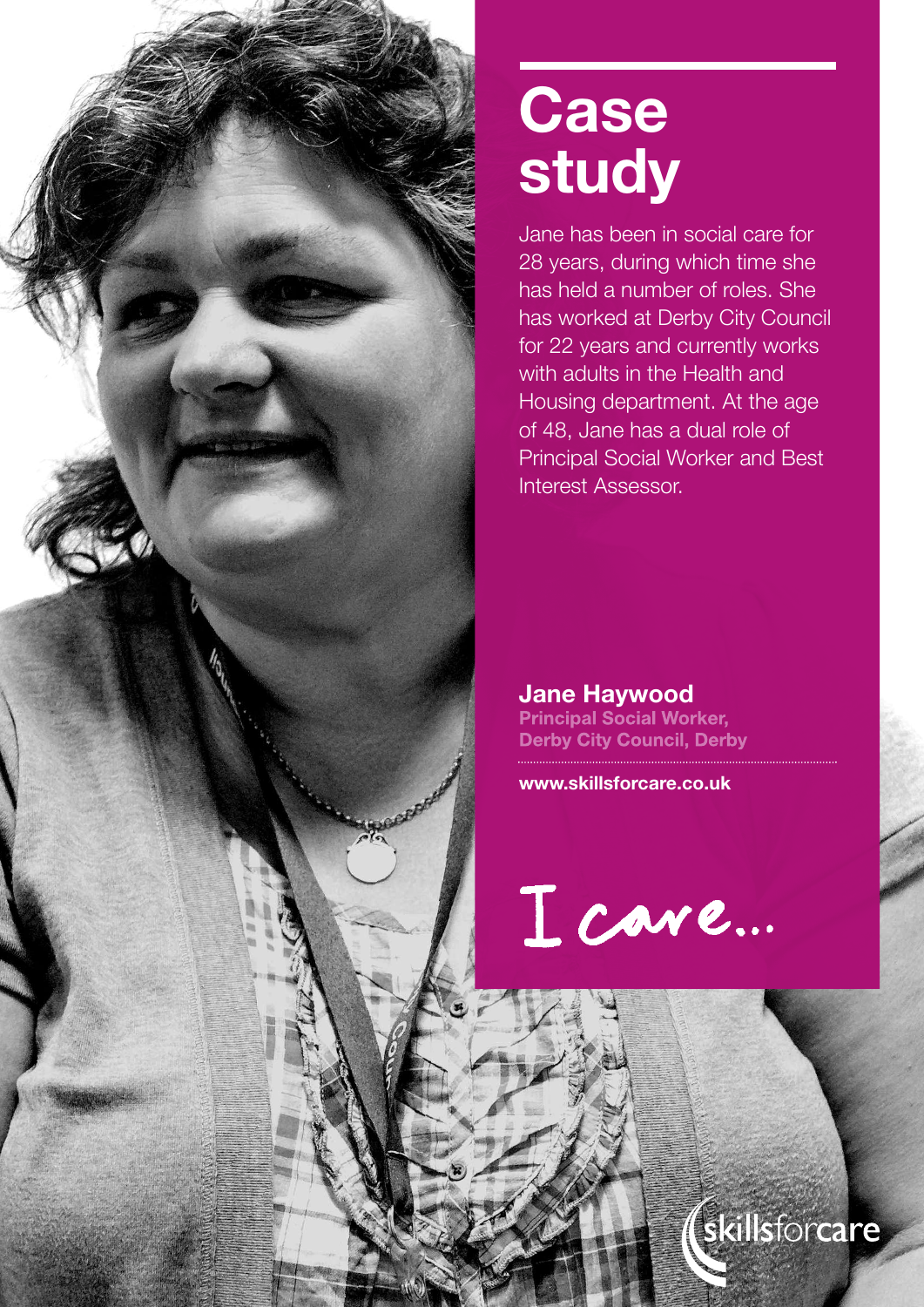#### **Background**

Although Jane's background in social care spans almost three decades, she still finds the industry interesting and challenging and feels fortunate to have found her niche. Jane's mother was a district nurse and recommended that she initially work as a kitchen relief worker in an adult residential care home in Derby. Because Jane had always gravitated towards older people she felt that the opportunity was too good to miss. It gave her a taste for working in social care and how you can make a real difference to people's lives.

# **Career progression**

Jane has progressed her social care career through various roles within local authorities including a care assistant, residential care manager, domiciliary service organiser and care team manger. In 1997, Jane achieved a diploma in social work, followed by a degree in social work in 1998.

Since 1999, she has been involved in hospital-based social care work for Derby City Council at Royal Derby Infirmary where her career progressed rapidly. From social worker, she became senior practitioner, before being promoted to principal social worker. She is now part of a team of 16 that includes a team manager, principal social workers, care managers and community care workers.

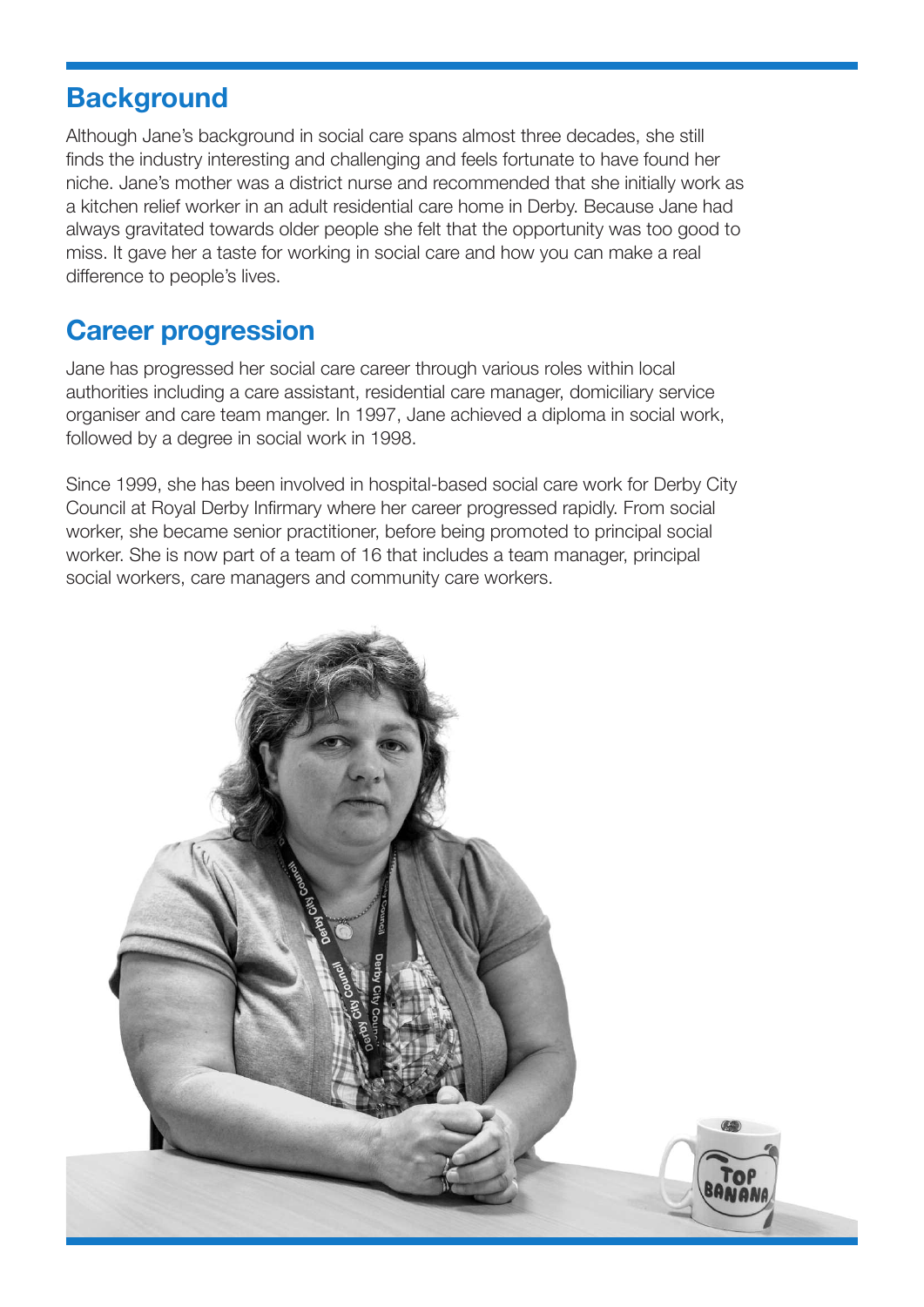

# **A role in social care**

Jane's principal social worker role couldn't be more varied. No two days, or social care cases, are the same. Her remit covers 50 per cent coaching and mentoring the hospital social work team, and 50 per cent managing a complex case load that allows Jane to work with people who use services first-hand. She supervises team members, manages casework and advises on safeguarding issues.

The mentoring side of Jane's role can be challenging, yet satisfying. She supervises community care workers on a formal basis but is available daily to offer support and advice and to ensure that processes and protocol are being followed. Jane also supervises students within the team and acts as a mentor for practice teachers who manage them.

"I am results driven and like the feeling of achieving. I enjoy the mentoring and coaching side of my role, especially when the team achieves fantastic results for people who use services, for example getting them back in the comfort of their homes."

For the care management side of her role, Jane tends to work with older people who have been hospitalised and whose cases may be a little more complex. They might already have a care package or their personal requirements need reassessing. Whatever the case, Jane works in a multi-disciplinary environment with doctors, nursing teams, dieticians, physiotherapists and occupational therapists, with the core focus being on the person who users services and their families.

Jane assists the hospital with discharging those patients that need social support services, for example benefits, residential and social care, assessing all the options available and ensuring the best interests of the individual are managed, whatever their capacity.

Despite the challenging current financial climate, Jane's team at Derby City Council continues to exceed expectations. It is able to quickly assess the safeguarding or other needs of individuals, whether low, moderate or critical. The team then works cohesively to ensure that those needs are met with the very best service.